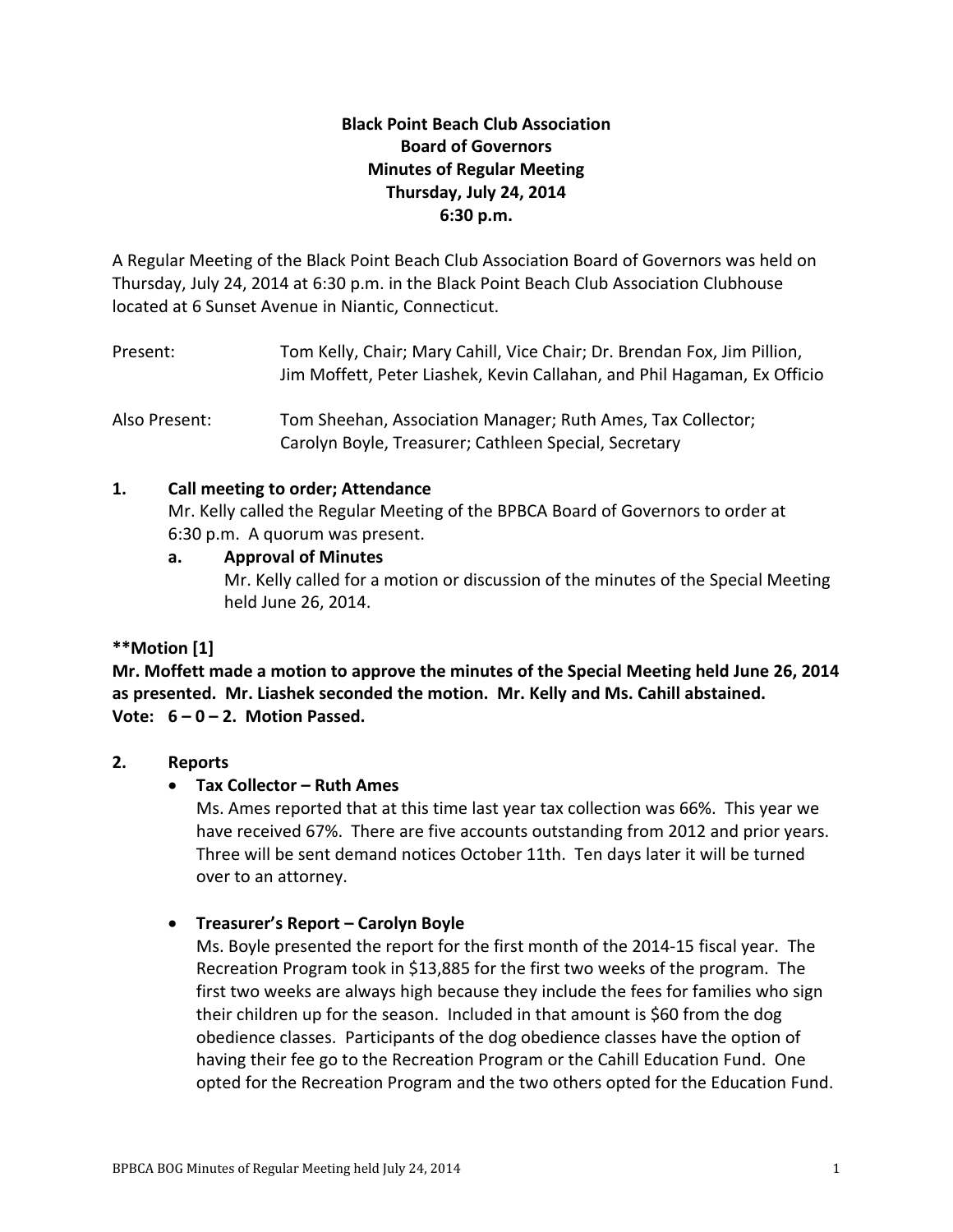Current Year Taxes have \$157,965 collected to date. Under Liens and Interest, \$644 has been collected, which actually puts us \$500 over budget. Two fees totaling \$400 have been collected for clubhouse rentals. As for expenses, insurance, payroll services were paid and \$103 was spent on supplies for the Recreation Program. Under Operations, \$261 was paid to Niantic Plumbing to fix a leak at the clubhouse. The Waterfront Maintenance line is \$7,166 because Jack Santo submitted his bill in July for work done in the last fiscal year. "Other Expenses" includes payments for delivery of the Black Pointer, East Lyme taxes, social events, and the website. Social Events may go over budget due to expenses from the bonfire, July  $4<sup>th</sup>$ , and preparation for next year's July 4<sup>th</sup> festivities. Beach Patrol and Recreation Personnel have been paid this year, but the others have not. Total Expenses come to \$25,825 which leaves a net income of \$147,898.

#### **Association Manager's Report – Tom Sheehan**

Mr. Sheehan reported that this year's July  $4<sup>th</sup>$  parade and picnic (held on the  $5<sup>th</sup>$ ) cost the Association \$3,000. Approximately 500 people were fed this year and the attendance has been climbing each year. The expenses for that event are rising by approximately \$200 per year. Mr. Sheehan suggested that the Board investigate ways to offset the costs.

The beaches have been heavily populated this summer. No major problems have been reported, and he commended the job performance of the Beach Patrol. He has received many complimentary reports of the job they have been doing.

The July 19<sup>th</sup> bonfire at Main Beach was well attended. The event cost the Association \$1,000.

The stencil for fishing hours for the South Beach pier has been received. It can also be used on the other piers. The wording must be finalized.

Mr. Sheehan has received the most complaints regarding on-street parking and barking dogs. He tried to address these matters in this week's Black Pointer.

Mr. Sheehan is working on obtaining quotes for the clubhouse restroom remodeling project. October, 2014 is the target date for the project.

Mr. Sheehan is still working with CL&P on the telephone wires and the playground.

Mr. Sheehan is also working on obtaining quotes for the external lighting. He is waiting for quotes from two companies and has scheduled an appointment with Chris Caulkins.

The clubhouse air conditioning is not working. Mr. Sheehan is expecting someone from Guy's to inspect it on Friday, July 25.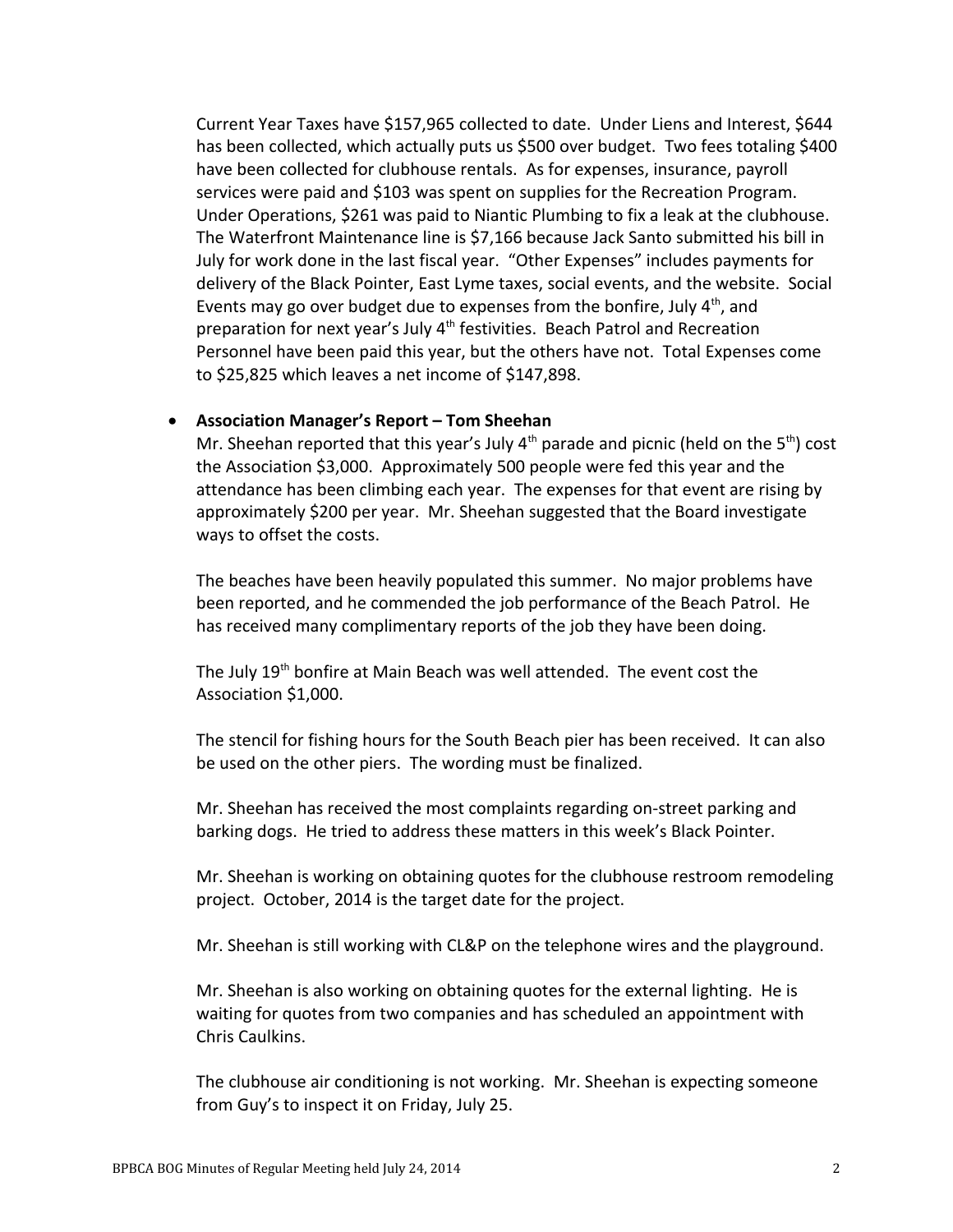### **Chair's Report – Tom Kelly**

Mr. Kelly reported that the summer seems to be going well with no major issues reported.

## **Ex Officio to Zoning – Mary Cahill** Ms. Cahill asked for a motion to appoint Mr. John Manuck as an Alternate on the Zoning Commission for a three-year term.

### **\*\*Motion [2]**

#### **Mr. Moffett made a motion to appoint Mr. John Manuck as an Alternate to the Zoning Commission for a three-year term. Mr. Pillion seconded the motion. Vote: 8 – 0 – 0. Motion Passed.**

Ms. Cahill asked the Secretary to send a letter to Mr. Manuck and the Zoning Chair notifying them of the appointment.

# **Ex Officio to the Zoning Board of Appeals – Tom Kelly**

Mr. Kelly reported that there are no matters pending.

## **3. New Business**

### **a. Contact Information**

An Association member requested the individual email addresses of the Board members. Currently, emails to the Board are received by the Chair and the Secretary. The Secretary acknowledges receipt of the email and forwards it to all Board members. All emails received are recorded in the monthly correspondence log. After discussion, the Board decided that emails sent to individual members would make it difficult to log. The current setup will remain.

#### **4. Old Business**

## **a. Update on Sea Spray Avenue right of way**

Mr. Hagaman reported that the paperwork is almost done. He expected to receive the maps and deeds shortly, perhaps on Friday, July 25. Another update will be provided at the August meeting of the Board of Governors.

#### **b. Monthly review of golf cart use**

The registration tags are available through the Town. Golf carts are not inspected by the Town, but golf cart owners are required to sign an affidavit acknowledging that the cart is in compliance with the regulation. Mr. Sheehan noted that Black Point tags are a yellow crescent.

#### **c. Parking tags**

Mr. Sheehan would like to replace the hanging parking tags with window stickers for a savings of \$1.00 per tag. He suggested that one-day passes could be issued to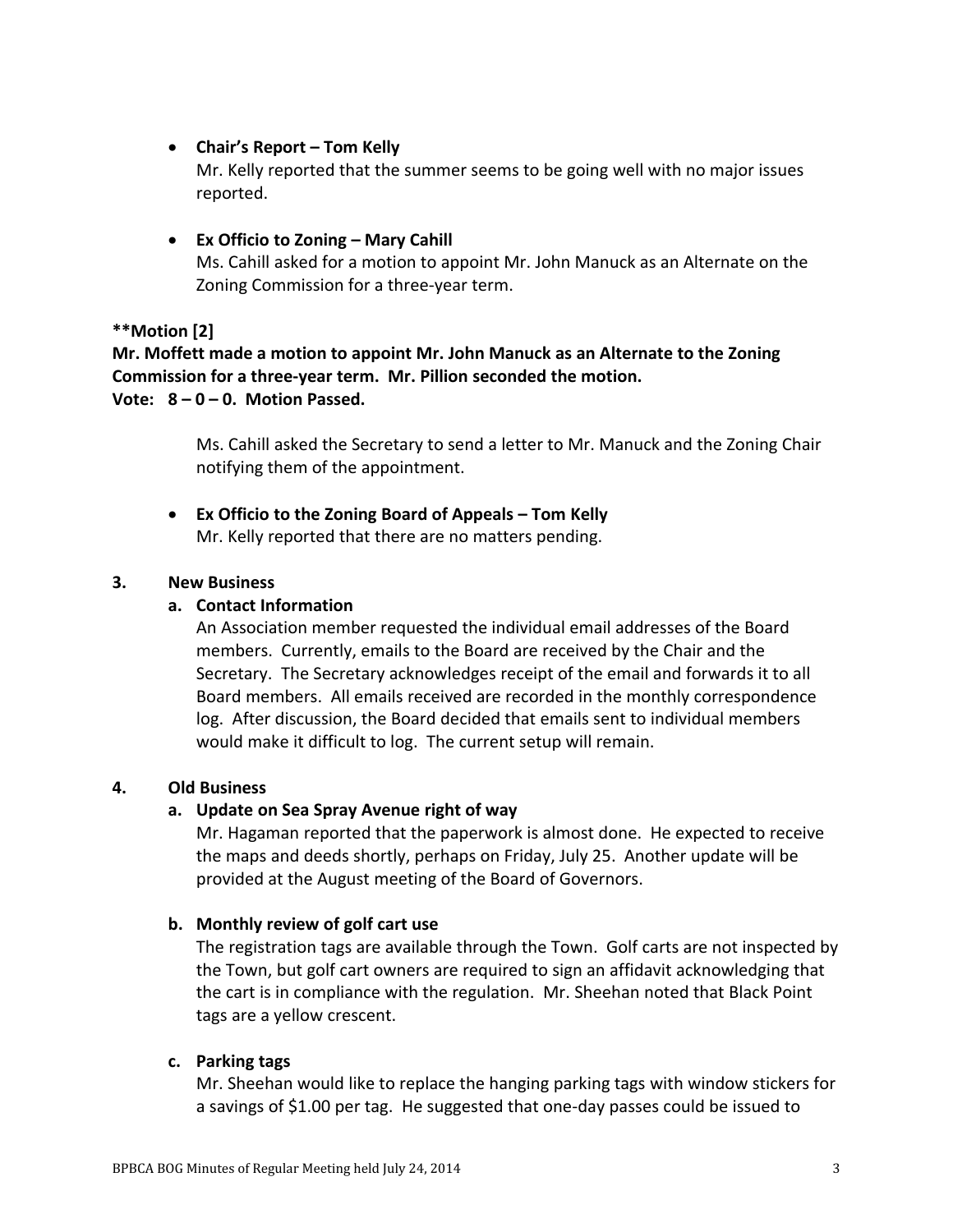people who needed them. He also suggested a fee to replace lost tags, similar to that which other beach communities charge. Discussion took place among the Board regarding replacement fees, convenience, and families with multiple vehicles.

**\*\*Motion [3]**

**Ms. Cahill made a motion that the hanging parking tags be replaced by adhesive window stickers. Association members would be eligible to receive two stickers. Mr. Pillion seconded the motion.**

## **Vote: 7 – 1 – 0. Mr. Moffett opposed. Motion passed.**

### **d. Use of bocce court by outside organization**

Mr. Pillion reported on behalf of the Men's Club that they had received a request from Chapman Woods, an over 55 community in Niantic, to use the BPBCA bocce court. The renovations to McCook Park have made the bocce court there unavailable for play. Chapman Woods would like to use our court one afternoon each week for three hours and would not interfere with Club activities. The Board is concerned about liability and that allowing this group to use the BPBCA bocce court would lead to other outside groups requesting use of the bocce court or other facilities. The request was denied. Mr. Pillion will inform the Men's Club.

### **e. Installation of backstop**

At its September 27, 2013 meeting, the Board approved the installation of a backstop at the asphalt tennis courts. Since that approval, a concern was raised about the safety of installing it. Mr. Kelly invited Mr. Dan Lemieux to speak to the Board. According to Mr. Lemieux, the fence contractor said the backboard will act like a sail in strong wind and will ruin the fence.

## **\*\*Motion [4]**

**Mr. Kelly made a motion not to proceed with the installation of the backstop. Mr. Liashek seconded the motion.**

#### **Vote: 8 – 0 – 0. Motion passed.**

## **f. Wording for signage re: fishing times**

Mr. Moffett stated that the approved fishing time is  $6:00$  pm  $-11:00$  pm. Mr. Liashek noted that he was not aware that the fishing times had been amended at a meeting prior to his being appointed to the Board. He volunteered to cut the stencil to say:

> Private Property Fishing 6pm – 11pm

The stencil would be used to paint the message on the South Beach pier, a black background with white letters. The stencil could also be used on the other piers. Mr. Moffett asked the Secretary to update the fishing times on the website.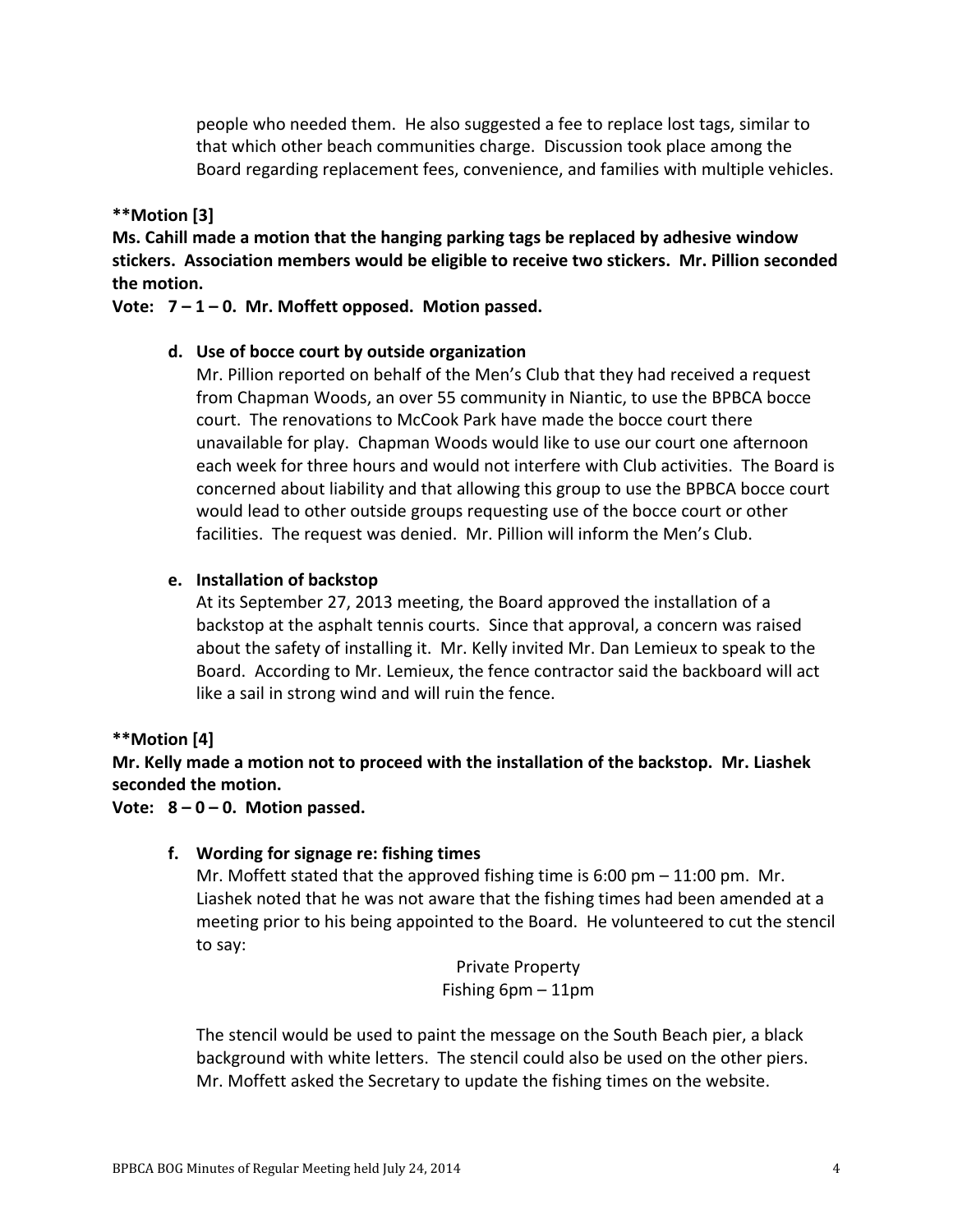Mr. Moffett also requested that the rules sign at Main Beach be duplicated for Sea Breeze Beach and South Beach. Mr. Liashek asked that the signs be put in place as soon as possible but asked that the language be sent to the Board first in case it needs to be updated.

#### **5. Communications**

Made available. Log attached.

# **6. Committee Reports**

No reports

#### **7. Public Comment**

Ms. Wendy-Honiss Bourget, One Osprey Road, commented on the request for Board member email addresses. She would like there to be a policy for responding to correspondence. She also commented that parking tags that are not affixed to windows can be lost as easily as hanging tags. Some properties have multiple owners and multiple vehicles. An affixed tag would be difficult for those owners. She questioned an item in the Black Pointer that said people attending yoga on the beach do not need parking tags. She wondered if yoga is open to people outside the community. She thanked the Board for amending the fishing hours.

Mr. Phil Lombardo, 3 East Shore Drive, asked about the sale price and the costs involved in the Sea Spray Avenue right of way matter and wanted to make sure the sale outweighed the cost. (Mr. Kelly responded that his recollection was that the property is being sold for \$1.50 per square foot. Mr. Hagaman said that the sale will outweigh the cost). Mr. Lombardo asked if the other rights of way will be surveyed.

Ms. Kim Craven, 46 East Shore Drive, stated that there are no consequences if people break the rules. People continue to walk their dogs on the beaches and piers. She has witnessed people kicking their dogs' feces off the piers. She said that she researched rules and regulations for beaches under states, towns and municipalities. Black Point was not listed as a municipality. (Ms. Cahill responded that Black Point is a quasimunicipality). Ms. Craven stated that according to the Town regulations, dogs are not allowed on beaches. She recommended instituting fines and having the Town enforce them. She also requested that all meetings be listed in the Black Pointer. She noted that she has only received one Black Pointer at her house this summer. She commented that the bonfire cost \$1,000 and July  $4<sup>th</sup>$  cost \$3,000. To pay a little over \$800 for parking tags does not seem excessive. (Mr. Kelly asked the Secretary to send a list of meetings to the Editor of the Black Pointer.)

Ms. Barbara Johnston, 35 Sea Crest Avenue, called a point of order stating that some people were over the three-minute limit and the Board was not supposed to respond during Public Comment. She said that the website has not improved; that we had our own website but somehow we lost it.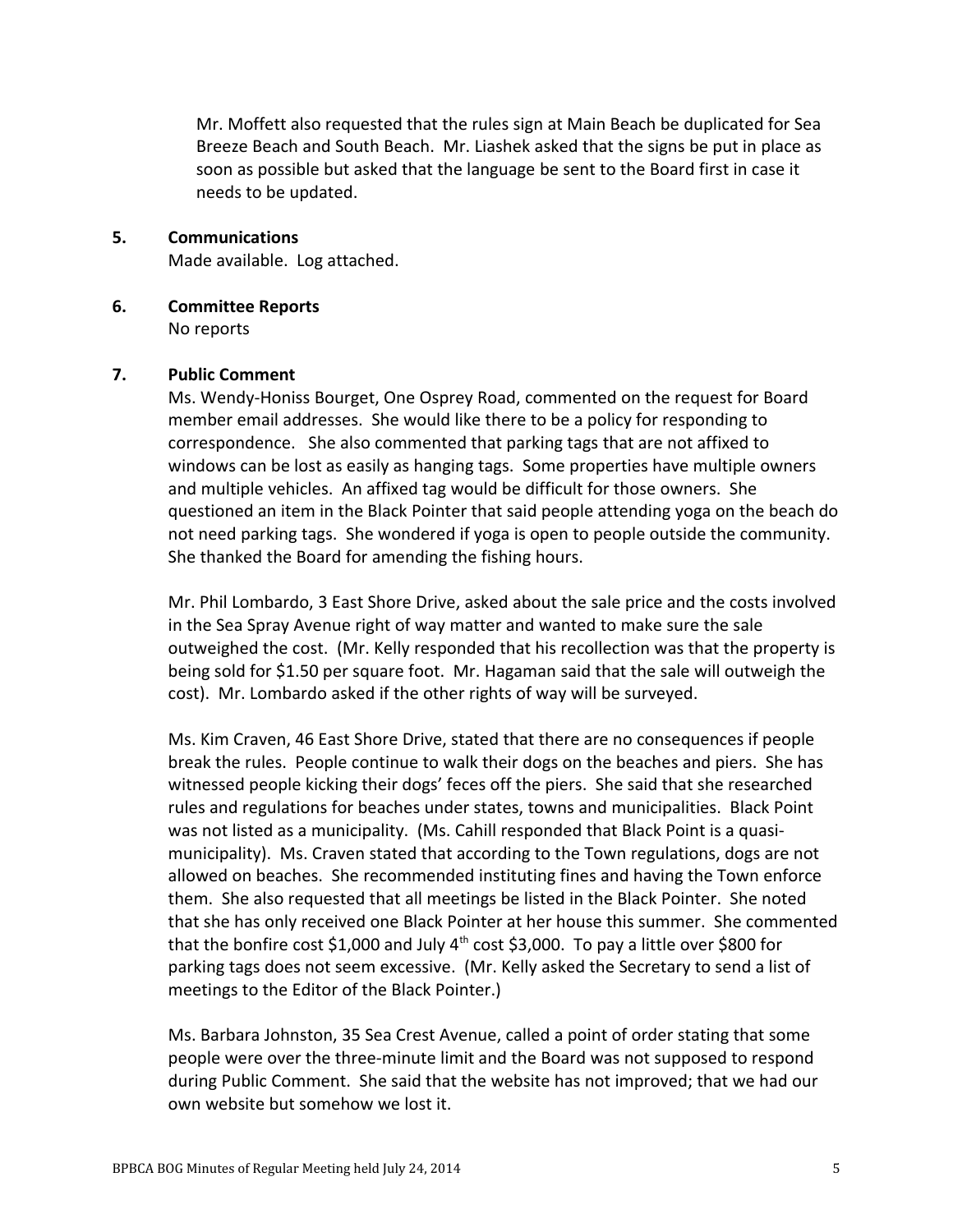#### **8. BOG Response**

Addressing Ms. Johnston's comment about the website, Mr. Moffett commented that he thinks that the website has improved and that the meeting minutes going back through 2007 have been posted to the website as Ms. Johnston had requested. Mr. Kelly pointed out that our website is blackpointbeachclub.com.

Addressing Ms. Craven's request to put the meetings in the Black Pointer, Mr. Moffett noted that all meetings are posted on the website and at the clubhouse.

Mr. Pillion responded to Ms. Honiss-Bourget's comment about the policy for response from the Board to Association members. When members send correspondence to the Board, they receive an acknowledgement from the Secretary. A response may come from the Secretary or the Chair or a statement to the effect that it will be discussed at the next meeting. As for the parking tags, if there are more than two owners of a property, they should receive more than two tags. Regarding the questions about the Sea Spray Avenue right of way, Mr. Hagaman will have the numbers soon. He favors the idea of using the surplus to survey the rights of way.

Mr. Sheehan asked Ms. Craven for the name of the person with whom she spoke at the Town. The person she spoke with does not have the authority to answer the questions Ms. Craven asked.

To Ms. Johnston's comment about the website, Mr. Liashek said that Black Point does have its own website and it is accessible through Google. He also reminded Ms. Johnston that she was asked by the Board at the June meeting to compile a list of specific complaints about the website and the Board would address them.

#### **9. Executive Session**

**\*\*Motion [5]**

**Mr. Pillion made a motion at 7:48 p.m. that the Board enter Executive Session to discuss legal matters. Mr. Moffett seconded the motion.**

**Vote: 8 – 0 – 0. Motion passed.**

## **\*\*Motion [6]**

**Mr. Pillion made a motion to exit Executive Session at 8:06 p.m. with no action taken. Mr. Hagaman seconded the motion.** 

**Vote: 8 – 0 – 0. Motion passed.**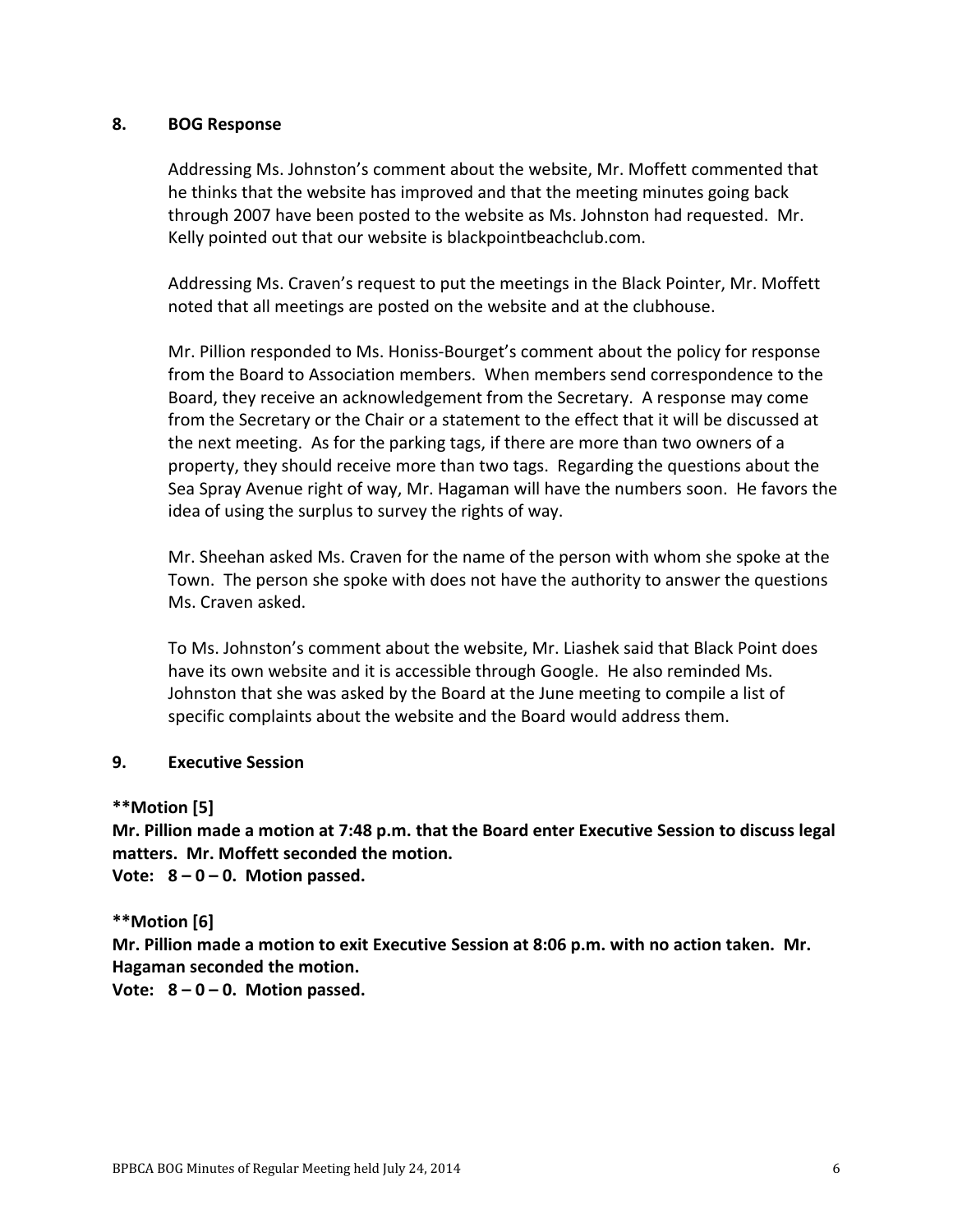**\*\*Motion [7]**

**Mr. Kelly made a motion to return to the Regular Meeting at 8:07 p.m. Ms. Cahill seconded the motion.**

**Vote: 8 – 0 – 0. Motion passed.**

## **10. Adjournment**

There being no further business before the Board, Mr. Kelly called for a motion to adjourn.

**\*\*Motion [8]**

**Ms. Cahill made a motion that the BPBCA Board of Governors Regular Meeting of July 24, 2014 be adjourned at 8:08 p.m. Mr. Kelly seconded the motion. Vote: 8 – 0 – 0. Motion passed.**

**Respectfully submitted,**

**Cathleen Special, Secretary**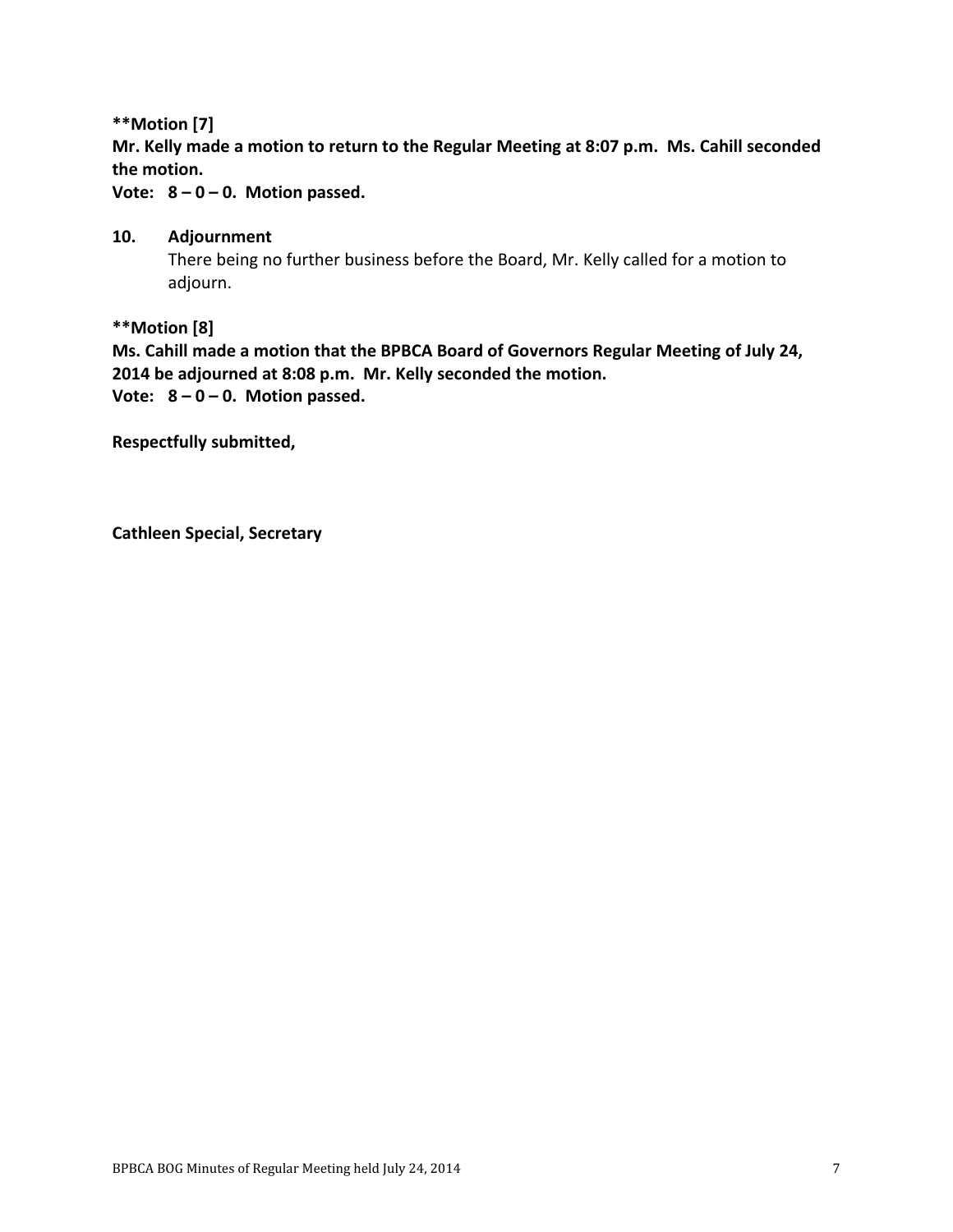#### Black Point Beach Club

## 6 Sunset Avenue, Niantic, CT 06357

## Secretary's Log 2014-15

## for July 24, 2014 Regular Meeting

| Date      | To                   | From               | Matter                                             | Format |
|-----------|----------------------|--------------------|----------------------------------------------------|--------|
| 6/26/2014 | D. Murray            | C. Special         | Zoning permit application                          | email  |
| 6/27/2014 | C. Special           | <b>B.</b> Johnston | website                                            | email  |
| 6/29/2014 | T. Sheehan           | C. Special         | Boating license classes                            | email  |
| 6/30/2014 | <b>EL Town Clerk</b> | C. Special         | Minutes of 6/26/14 BOG meeting                     | email  |
| 6/30/2014 | Webmaster            | C. Special         | Minutes of 6/26/14 BOG mtg; website postings       | email  |
| 6/30/2014 | C. Special           | T. Truskoski       | Parade info                                        | email  |
| 7/1/2014  | S. Smith             | C. Special         | Requests by members for inclusion in Black Pointer | email  |
| 7/1/2014  | C. Special           | Webmaster          | Website updates                                    | email  |
| 7/2/2014  | C. Special           | Webmaster          | 2007 and 2008 BOG minutes                          | email  |
| 7/3/2014  | Webmaster            | C. Special         | E-blast re: parade and picnic postponement         | email  |
| 7/3/2014  | J. Campion           | T. Kelly           | parade and picnic postponement                     | email  |
| 7/4/2014  | C. Special           | J. Campion         | Update to Men's Club schedule                      | email  |
| 7/4/2014  | C. Special           | M. Smith           | Parade route                                       | email  |
| 7/5/2014  | C. Special           | C. Boyle           | Update to Women's Club schedule                    | email  |
| 7/5/2014  | Webmaster            | C. Special         | Website updates                                    | email  |
| 7/6/2014  | C. Special           | J. Campion         | Yoga classes at Main Beach                         | email  |
| 7/6/2014  | C. Special           | J. Hayes           | Picture for website                                | email  |
| 7/6/2014  | C. Special           | M.<br>Bartkowski   | Pictures for website                               | email  |
| 7/6/2014  | C. Special           | K. Cairns          | Picture for website                                | email  |
| 7/6/2014  | C. Special           | T. Savino          | Pictures for website                               | email  |
| 7/7/2014  | G. Hickey            | C. Special         | Request for Recreation Program info                | email  |
| 7/12/2014 | C. Special & BOG     | <b>B.</b> Johnston | Noise ordinance                                    | email  |
| 7/12/2014 | C. Special           | <b>B.</b> Johnston | Request for individual emails of Board members     | email  |
| 7/13/2014 | C. Special           | J. Campion         | Update to Men's Club schedule                      | email  |
| 7/14/2015 | Webmaster            | C. Special         | Website question                                   | email  |